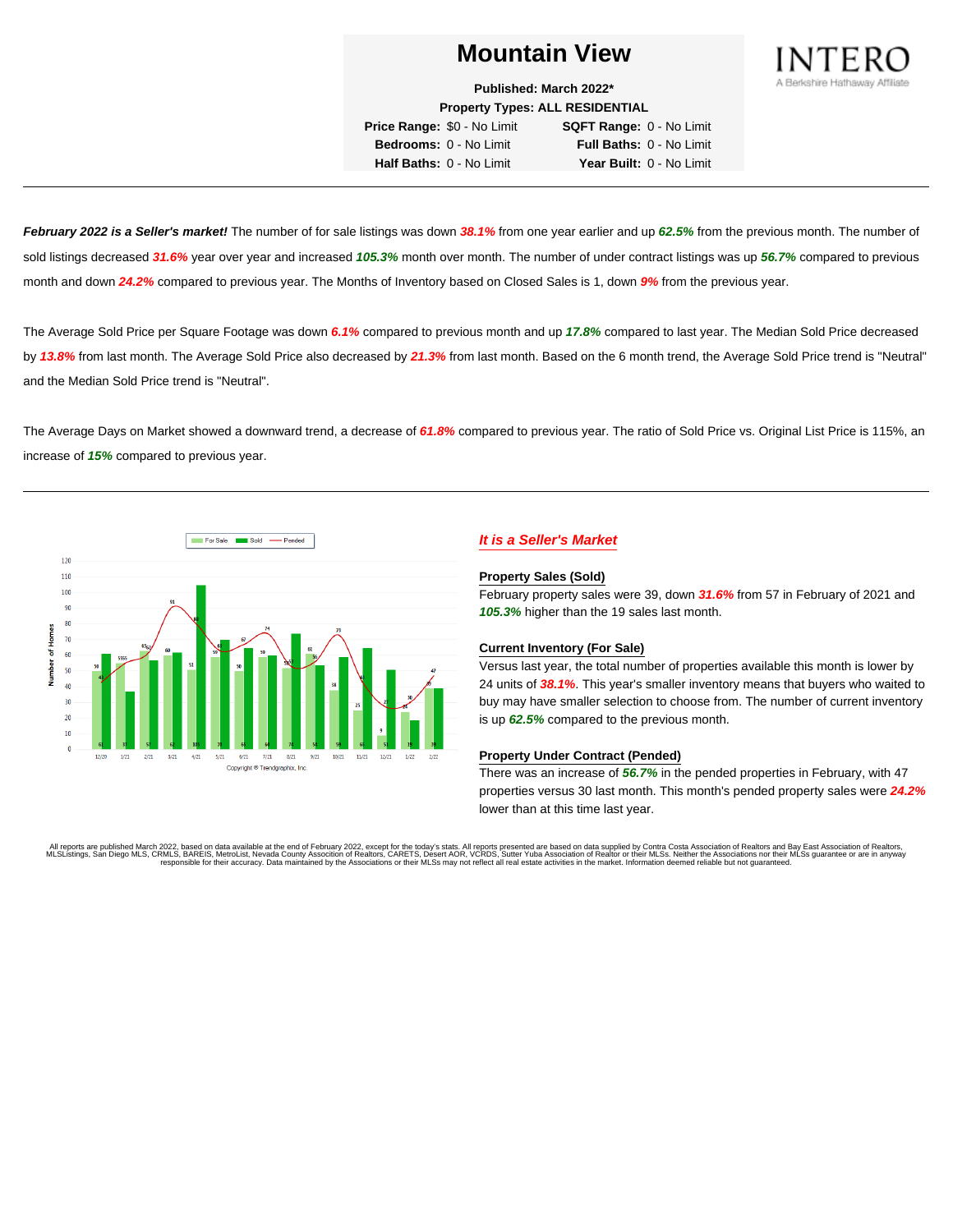

**Published: March 2022\***

**Property Types: ALL RESIDENTIAL**

**Price Range:** \$0 - No Limit **SQFT Range:** 0 - No Limit

**Bedrooms:** 0 - No Limit **Full Baths:** 0 - No Limit **Half Baths:** 0 - No Limit **Year Built:** 0 - No Limit

# **The Average Sold Price per Square Footage is Neutral\***

The Average Sold Price per Square Footage is a great indicator for the direction of property values. Since Median Sold Price and Average Sold Price can be impacted by the 'mix' of high or low end properties in the market, the Average Sold Price per Square Footage is a more normalized indicator on the direction of property values. The February 2022 Average Sold Price per Square Footage of \$1335 was down **6.1%** from \$1421 last month and up **17.8%** from \$1133 in February of last year.

\* Based on 6 month trend – Appreciating/Depreciating/Neutral





## **The Days on Market Shows Downward Trend\***

The average Days on Market (DOM) shows how many days the average property is on the market before it sells. An upward trend in DOM trends to indicate a move towards more of a Buyer's market, a downward trend indicates a move towards more of a Seller's market. The DOM for February 2022 was 13, the same as last month and down **61.8%** from 34 days in February of last year.

#### **The Sold/Original List Price Ratio Remains Steady\*\***

The Sold Price vs. Original List Price reveals the average amount that sellers are agreeing to come down from their original list price. The lower the ratio is below 100% the more of a Buyer's market exists, a ratio at or above 100% indicates more of a Seller's market. This month Sold Price vs. Original List Price of 115% is down **0.9%** % from last month and up from **15%** % in February of last year.

\* Based on 6 month trend – Upward/Downward/Neutral

\*\* Based on 6 month trend - Rising/Falling/Remains Steady

. All reports are published March 2022, based on data available at the end of February 2022, except for the today's stats. All reports presented are based on data supplied by Contra Costa Association of Realtors, San Bread responsible for their accuracy. Data maintained by the Associations or their MLSs may not reflect all real estate activities in the market. Information deemed reliable but not quaranteed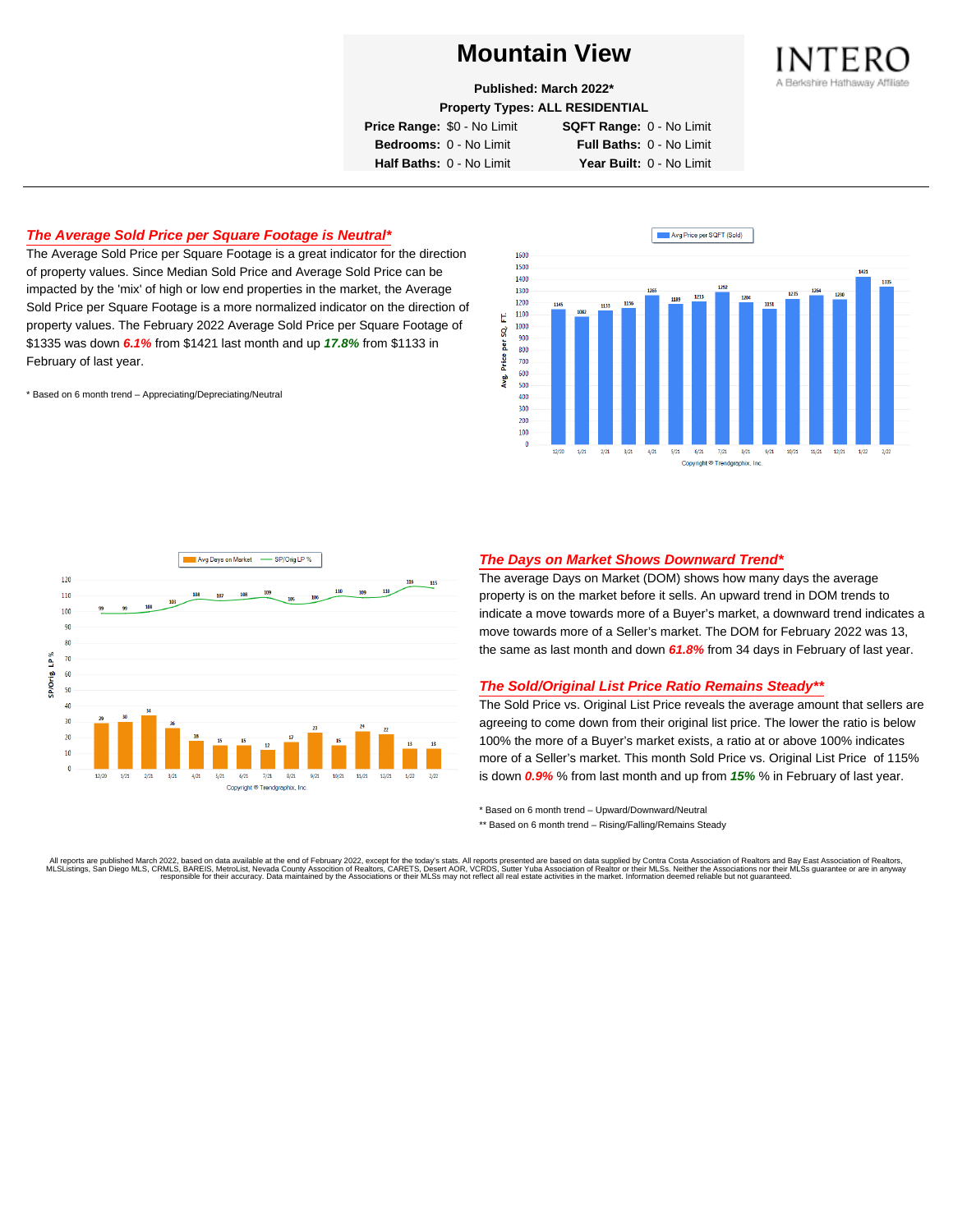

**Published: March 2022\***

**Property Types: ALL RESIDENTIAL**

**Price Range:** \$0 - No Limit **SQFT Range:** 0 - No Limit

**Bedrooms:** 0 - No Limit **Full Baths:** 0 - No Limit **Half Baths:** 0 - No Limit **Year Built:** 0 - No Limit

# **The Average For Sale Price is Neutral\***

The Average For Sale Price in February was \$2,319,000, up **58.8%** from \$1,460,000 in February of 2021 and down **2.4%** from \$2,376,000 last month.

# **The Average Sold Price is Neutral\***

The Average Sold Price in February was \$1,827,000, down **3.6%** from \$1,895,000 in February of 2021 and down **21.3%** from \$2,321,000 last month.

## **The Median Sold Price is Neutral\***

The Median Sold Price in February was \$1,700,000, down **0.6%** from \$1,710,000 in February of 2021 and down **13.8%** from \$1,973,000 last month.

\* Based on 6 month trend – Appreciating/Depreciating/Neutral





# **It is a Seller's Market\***

A comparatively lower Months of Inventory is more beneficial for sellers while a higher months of inventory is better for buyers.

\*Buyer's market: more than 6 months of inventory Seller's market: less than 3 months of inventory Neutral market: 3 – 6 months of inventory

#### **Months of Inventory based on Closed Sales**

The February 2022 Months of Inventory based on Closed Sales of 1 was decreased by **9%** compared to last year and down **23.7%** compared to last month. February 2022 is Seller's market.

## **Months of Inventory based on Pended Sales**

The February 2022 Months of Inventory based on Pended Sales of 0.8 was decreased by **19.7%** compared to last year and the same compared to last month. February 2022 is Seller's market.

. All reports are published March 2022, based on data available at the end of February 2022, except for the today's stats. All reports presented are based on data supplied by Contra Costa Association of Realtors, San Bread responsible for their accuracy. Data maintained by the Associations or their MLSs may not reflect all real estate activities in the market. Information deemed reliable but not guaranteed.